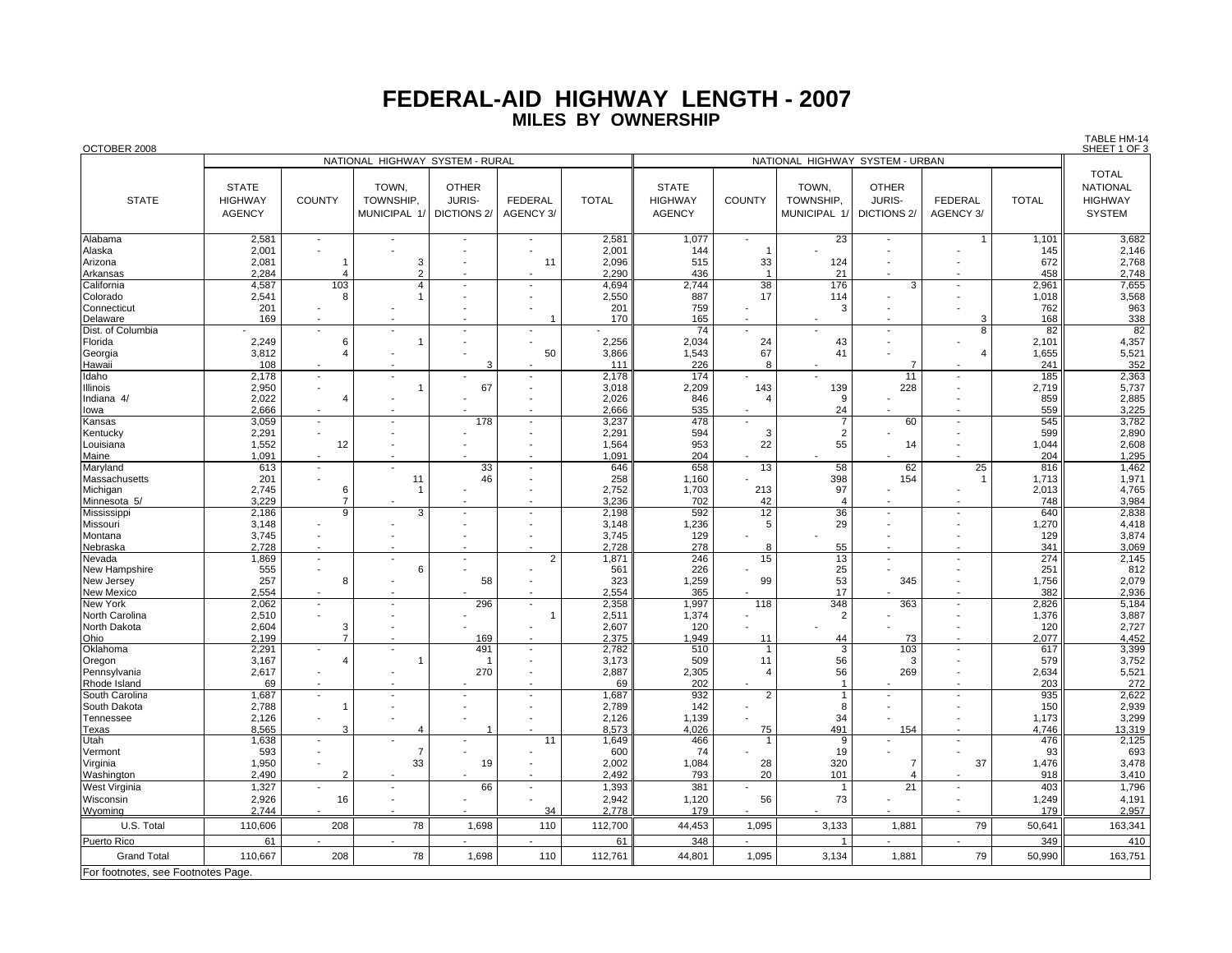## **FEDERAL-AID HIGHWAY LENGTH - 2007MILES BY OWNERSHIP**

TABLE HM-14

SHEET 2 OF 3 OCTOBER 2008 SHEET 2 OF 3 OTHER FEDERAL-AID HIGHWAYS - RURAL **OTHER FEDERAL-AID HIGHWAYS - URBAN** TOTAL**OTHER** STATE | | TOWN, | OTHER | | | || STATE | | TOWN, | OTHER | | || OTHER STATE | HIGHWAY COUNTY Y | TOWNSHIP, | JURIS- | FEDERAL | TOTAL || HIGHWAY | COUNTY | TOWNSHIP, | JURIS- | FEDERAL | TOTAL || FEDERAL-AGENCY MUNICIPAL 1/ DICTIONS 2/ AGENCY 3/ AGENCY MUNICIPAL 1/ DICTIONS 2/ AGENCY 3/ AID**HIGHWAYS** 20.357 Alabama 6,160 8,981 509 - 8 15,658 1,085 106 3,384 - 124 4,699 20,357 Alaska | 1,575 | 28 | 29 | 56 | 15 | 1,703 || 377 | 127 | 26 | 3 | 2 | 535 || 2,238 Arizona | 2,964 |1,679 | 299 | 9 | 759 | 5,710 || 269 | 1,027 | 3,156 | 6 | 53 | 4,511 || 10,221 Arkansas | 12,281 3,504 90 - - 1 - 15,875 910 105 1,509 - - - 2,524 18,399 California 6,195 12,483 336 13 354 19,381 1,695 4,724 21,454 26 9 27,908 47,289 Colorado 5,015 | 3,994 | 133 | 43 | 5708 || 57 | 2,726 | 4 | 5 | 4,203 || 13,911 Connecticut 1,055 - 149 1,055 - | 149 - | - | 1,204 || 1,655 - | 2,319 | 1 - | 3,975 || 5,179 Delaware 555 | - | - | - | 2 | 557 || 628 | - | - | - | - | 638 || 1,195 Dist. of Columbia | - | - | - | - | - | - | 372 || 372 || - 372 || 372 || 372 || - | 372 || 372 || - | 372 || Florida 3,716 3,961 185 - - 7,862 4,062 4,460 5,136 - - 13,658 21,520 Georgia | 10,101 | 7,072 | 39 | 6 | 156 | 17,374 || 2,433 | 3,878 | 1,495 | 21 | 22 | 7,849 || 25,223 Hawaii 461 157 - - - 618 126 459 - - - 585 1,203 Idaho 2,451 2,618 28 1,963 57 7,117 148 152 447 786 - 1,533 8,650 Illinois 7,620 | 10,519 | 1,022 | 7 | 19,175 || 2,662 | 1,869 | 5,656 | 12 | 2 | 10,201 || 29,376 Indiana 4/ 7,294 | 5,887 | 221 | - | 13,402 || 974 | 1,801 | 3,186 | - | 5,961 || 19,363 Iowa 5,259 13,705 712 1 - 19,677 422 412 2,159 9 - 3,002 22,679 Kansas 6,546 20,705 353 - 47 27,651 271 - 3,157 - - 3,428 31,079 Kentucky 8,453 | 2 | 1 | - | 46 | 8,502 || 1,688 | 202 | 547 | 2 | - | 2,439 || 10,941 Louisiana 6,212 9 1 2 - 6,224 2,393 709 1,418 - 2 4,522 10,746 1910 - 1930 - 194,229 - 194,229 - 194,229 - 194,229 - 194,229 - 194,229 - 194,229 - 194,229 - 194,229 - 194,22 Maryland 1,950 | 396 | 10 | - | - | 2,356 || 1,291 | 1,914 | 792 | 10 | 17 | 4,024 || 6,380 Massachusetts | 476 - | 1,055 | 6 7 1,544 931 1 6,588 93 1 1 7,614 9,158 Michigan 4,312 17,254 473 - - 22,039 899 4,892 3,728 - - 9,519 31,558 Minnesota 5/ 7,480 | 16,565 | 169 | - 36 | 24,250 || 445 | 1,832 | 2,273 | - | 1 | 4,551 || 28,801 Mississippi 7,204 | 7,865 | 205 | 55 | 210 | 15,539 || 678 | 1,642 | 29 | 2,915 || 18,454 Missouri 20,793 281 35 - - 21,109 1,389 619 2,974 - - 4,982 26,091 Montana 5,958 3,136 17 11 925 10,047 163 2 523 - - 688 10,735 Nebraska | 6,813 8,970 | 221 - | 29 16,033 || 129 212 1,088 - | - | 1,429 17,462 Nevada 2,302 449 2 - 49 2,802 361 413 718 - 4 1,496 4,298 New Hampshire | 1,483 - | 30 - | - | 1,513 || 493 - | 614 1 - | 1,108 || 2,621 New Jersey 188 | 1,035 | 47 | 5 | - | 1,275 || 611 | 4,062 | 2,290 | 5 | - | 6,968 || 8,243 New Mexico 5,692 | 224 | 22 | - 6 | 5,944 || 586 | 693 | 1,316 | - | - | 2,595 || 8,539 New York 7,324 | 1,961 | 117 | 30 | 20 | 9,452 || 3,030 | 3,571 | 6,146 | 58 | 3 | 12,808 || 22,260 North Carolina 10,343 | - 1 | - | 252 | 10,596 || 6,432 | - | 940 | - | 42 | 7,414 || 18,010 North Dakota 4,522 | 10,042 | 256 | 62 | 14,882 || 592 | | 686 || 15,568 Ohio 10,929 3,133 245 - - 14,307 3,062 2,059 5,135 - - 10,256 24,563 Oklahoma 8,798 14,623 692 8 13 24,134 684 589 2,796 2 - 1 4,071 28,205 Oregon | 3,443 | 6,244 | 87 | 16 | 1,032 | 10,822 || 342 | 1,053 | 2,015 | 3 | - | 3,413 || 14,235 Pennsylvania | 11,670 | 20 | 195 | 4 | 21 11,910 || 7,701 | 266 | 2,759 | 2 |- | 10,728 || 22,638 Rhode Island 202 | - 10 | - | - | 212 || 572 | - | 692 | 3 | 4 | 1,271 || 1,483 South Carolina | 13,781 | 132 | - | - | 35 | 13,948 || 136 | 135 | - | 2 | 4,436 || 18,384 South Dakota 4,823 | 10,363 | 265 | 12 | 664 | 16,127 || 165 | 481 | 3 | 1 | 737 || 16,864 Tennessee 8,740 - - - - 8,740 1,881 1,081 2,607 - - 5,569 14,309 Texas | 45,288 | 1,049 | 59 | - | 84 | 46,480 || 7,353 | 1,123 | 10,785 | 2 | - | 19,263 || 65,743 Utah 3,097 1,517 81 - 50 4,745 570 136 1,089 - 8 1,803 6,548 Vermont 1,851 - 883 1,851 - | 883 - | - | 2,734 || 105 | - | 333 | - | - | 438 || 3,172 Virginia 12,314 - 156 5 312 12,787 2,335 281 2,432 9 34 5,091 17,878 Washington 3,242 | 6,554 | 197 | 1 | - 9,994 || 519 | 1,928 | 3,523 | 2 | - | 5,972 || 15,966 West Virginia 7,011 | - | - | - | - 7,011 || 1,333 | - | 281 | - | - | 1,614 || 8,625 Wisconsin 6,792 | 10,492 | 847 | 1 | - | 18,132 || 911 | 1,392 | 3,637 | 27 | - | 5,967 || 24,099 <u>Wyoming 3,100 661 31 1 362 4,127 222 180 403 31 - 808 4,935</u> U.S. Total | 330,063 | 218,270 | 10,487 | 2,255 | 6,143 |567,218 || 72,824 |50,154 | 129,115 | 1,093 | 382 253,568 || 820,786 Puerto Rico 481 | - 1 | - | 17 | 499 || 2,357 | - | 221 | - 7 | 2,585 || 3,084 Grand Total | 330,544 | 218,270 | 10,488 | 2,255 | 6,160 | 567,717 || 75,181 | 10,545 | 10,93 | 1,093 | 389 | 256,153 || 823,870 For footnotes, see Footnotes Page.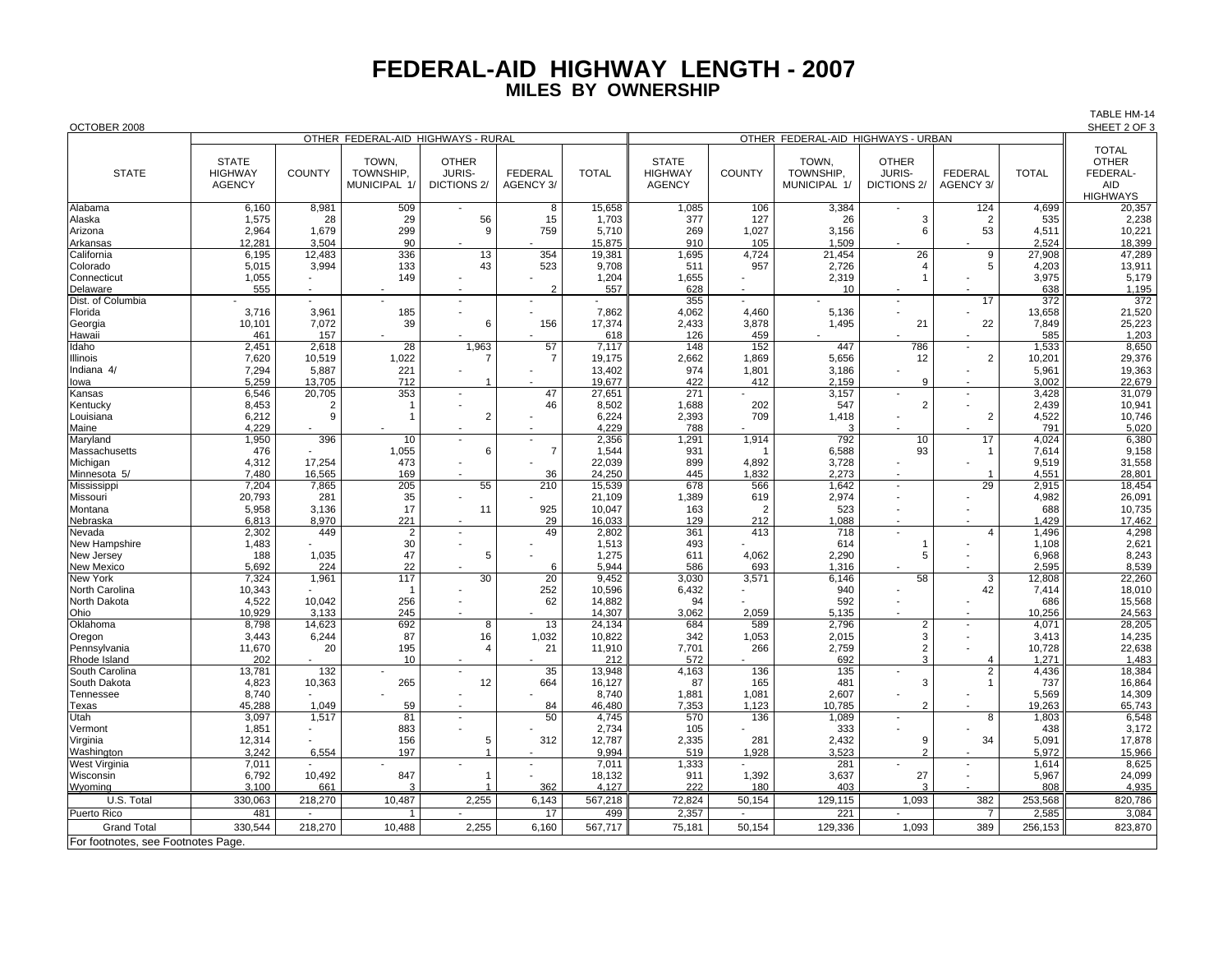## **FEDERAL-AID HIGHWAY LENGTH - 200 7 MILES BY OWNERSHIP**

| OCTOBER 2008                       |                                            |               |                |                |                |              |                |                                                     |              |                    |                |              | SHEET 3 OF 3      |  |
|------------------------------------|--------------------------------------------|---------------|----------------|----------------|----------------|--------------|----------------|-----------------------------------------------------|--------------|--------------------|----------------|--------------|-------------------|--|
|                                    | ALL FEDERAL-AID HIGHWAYS - RURAL AND URBAN |               |                |                |                |              |                | ALL NON - FEDERAL-AID HIGHWAYS - RURAL<br>AND URBAN |              |                    |                |              |                   |  |
|                                    |                                            |               |                |                |                |              |                |                                                     |              |                    |                |              | <b>TOTAL</b>      |  |
|                                    | <b>STATE</b>                               |               | TOWN,          | <b>OTHER</b>   |                |              | <b>STATE</b>   |                                                     | TOWN,        | <b>OTHER</b>       |                |              | FEDERAL-AID       |  |
|                                    |                                            |               |                |                |                |              |                |                                                     |              |                    |                |              |                   |  |
| <b>STATE</b>                       | <b>HIGHWAY</b>                             | <b>COUNTY</b> | TOWNSHIP.      | <b>JURIS-</b>  | <b>FEDERAL</b> | <b>TOTAL</b> | <b>HIGHWAY</b> | COUNTY                                              | TOWNSHIP,    | <b>JURIS-</b>      | <b>FEDERAL</b> | <b>TOTAL</b> | AND NON-          |  |
|                                    | <b>AGENCY</b>                              |               | MUNICIPAL 1/   | DICTIONS 2/    | AGENCY 3/      |              | <b>AGENCY</b>  |                                                     | MUNICIPAL 1/ | <b>DICTIONS 2/</b> | AGENCY 3/      |              | FEDERAL-          |  |
|                                    |                                            |               |                |                |                |              |                |                                                     |              |                    |                |              | <b>AID</b>        |  |
| Alabama                            | 10,903                                     | 9,087         | 3,917          |                | 134            | 24,041       | 33             | 51,645                                              | 20,136       | 169                | 1,299          | 73,282       | 97,323            |  |
| Alaska                             | 4,098                                      | 157           | 56             | 60             | 17             | 4,388        | 1,553          | 3,368                                               | 1,766        | 1,766              | 1,597          | 10,050       | 14,438            |  |
|                                    | 5,829                                      | 2,739         | 3,582          | 15             | 823            | 12,988       | 956            | 15,447                                              | 18,213       | 413                | 12,577         | 47,606       | 60,594            |  |
| Arizona<br>Arkansas                | 15,911                                     | 3,613         | 1,621          |                |                | 21,145       | 529            | 62,507                                              | 12,712       |                    | 2,666          | 78,415       | 99,560            |  |
| California                         | 15,221                                     | 17,348        | 21,971         | 42             | 363            | 54,945       | 49             | 47,744                                              | 51,599       | 3,025              | 13,793         | 116,210      |                   |  |
| Colorado                           | 8,954                                      | 4,975         | 2,975          | 47             | 528            | 17,479       | 137            | 51,280                                              | 12,481       | 613                | 6,175          | 70,686       | 171,155<br>88,165 |  |
| Connecticut                        | 3,670                                      |               | 2,471          |                |                | 6,142        | 46             |                                                     | 14,729       | 304                | 73             | 15,152       | 21,294            |  |
| Delaware                           | 1,516                                      |               | 10             |                | 6              | 1,532        | 3.793          | $\overline{\phantom{a}}$                            | 759          | 36                 | 122            | 4,710        | 6,242             |  |
| Dist. of Columbia                  | 428                                        |               |                |                | 26             | 454          | 962            |                                                     |              | 22                 | 65             | 1,049        | 1,503             |  |
| Florida                            | 12,060                                     | 8,451         | 5,364          |                |                | 25,875       | -1             | 61,525                                              | 32,081       |                    | 2,044          | 95,651       | 121,526           |  |
| Georgia                            | 17,889                                     | 11,022        | 1,576          | 27             | 232            | 30,746       | 25             | 73,302                                              | 12,982       | 98                 | 1,625          | 88,032       |                   |  |
| Hawaii                             | 921                                        | 623           |                | 10             |                | 1,554        | 18             | 2,601                                               |              | 50                 | 118            | 2,787        | 118,778<br>4,341  |  |
| Idaho                              | 4,952                                      | 2,770         | 475            | 2.760          | 57             | 11,014       | $\overline{7}$ | 12,729                                              | 2,253        | 14,534             | 7,880          | 37,403       | 48,417            |  |
| Illinois                           | 15,440                                     | 12,531        | 6,819          | 314            | 9              | 35,113       | 617            | 3,820                                               | 98,974       | 394                | 240            | 104,045      | 139,158           |  |
| Indiana 4/                         | 11,136                                     | 7,696         | 3,415          |                |                | 22,247       | 52             | 58,454                                              | 14,718       |                    |                | 73,224       | 95,471            |  |
| lowa                               | 8.882                                      | 14.118        | 2,896          | 11             |                | 25.907       | 5              | 75.497                                              | 12.124       | 540                | 122            | 88.288       | 114,195           |  |
| Kansas                             | 10,354                                     | 20,705        | 3,517          | 238            | 47             | 34,861       | 15             | 91,685                                              | 12,817       |                    | 892            | 105,409      | 140,270           |  |
| Kentucky                           | 13,025                                     | 207           | 550            | $\overline{2}$ | 46             | 13,830       | 14,521         | 39,179                                              | 9,872        | 300                | 885            | 64,757       | 78,587            |  |
| Louisiana                          | 11,110                                     | 752           | 1,475          | 16             | $\overline{2}$ | 13,355       | 5,571          | 31,734                                              | 9.719        | $\overline{2}$     | 625            | 47,651       | 61,006            |  |
| Maine                              | 6,313                                      |               | $\overline{4}$ |                |                | 6,317        | 2,207          |                                                     | 13,942       | 157                | 171            | 16,477       | 22,794            |  |
| Maryland                           | 4,511                                      | 2,323         | 860            | 105            | 42             | 7,841        | 639            | 18,767                                              | 3,799        | 154                | 99             | 23,458       | 31,299            |  |
| Massachusetts                      | 2,767                                      |               | 8,052          | 298            | 8              | 11,126       | 66             | Э                                                   | 24,240       | 474                | 97             | 24,880       | 36,006            |  |
| Michigan                           | 9,660                                      | 22,364        | 4,298          |                |                | 36,322       | 13             | 66,845                                              | 16,772       | 38                 | 1,604          | 85,272       | 121,594           |  |
| Minnesota 5/                       | 11,856                                     | 18,446        | 2,445          |                | 36             | 32,783       | 26             | 26,440                                              | 74,576       | 1,024              | 2,843          | 104,909      | 137,692           |  |
| Mississippi                        | 10,660                                     | 8,452         | 1,887          | 55             | 239            | 21,293       | 297            | 44,603                                              | 7,864        | 34                 | 533            | 53,331       | 74,624            |  |
| Missouri                           | 26,565                                     | 906           | 3,037          |                |                | 30,508       | 7,120          | 71,864                                              | 18,306       |                    | 1,324          | 98,614       | 129,122           |  |
| Montana                            | 9,995                                      | 3,138         | 540            | 11             | 925            | 14,609       | 790            | 41,156                                              | 3,346        | 275                | 13.024         | 58,591       | 73,200            |  |
| Nebraska                           | 9.948                                      | 9.189         | 1,365          | 1              | 29             | 20.532       | $\overline{7}$ | 51.632                                              | 20,834       | 263                | 132            | 72.868       | 93,400            |  |
| Nevada                             | 4,778                                      | 877           | 733            |                | 55             | 6,443        | 605            | 21,024                                              | 3,818        | 542                | 1,440          | 27,429       | 33,872            |  |
| New Hampshire                      | 2,756                                      |               | 675            | -1             |                | 3,432        | 1,233          |                                                     | 10,983       | 43                 | 146            | 12,405       | 15,837            |  |
| New Jersey                         | 2,314                                      | 5,205         | 2,390          | 413            |                | 10,322       | 13             | 1,238                                               | 26,064       | 594                | 522            | 28,431       | 38,753            |  |
| <b>New Mexico</b>                  | 9.197                                      | 917           | 1,355          |                | 6              | 11,475       | 2,786          | 38,549                                              | 3,523        | 215                | 11,791         | 56,864       | 68,339            |  |
| New York                           | 14,413                                     | 5,651         | 6,611          | 747            | 23             | 27,445       | 556            | 14,673                                              | 70,333       | 579                | 153            | 86,294       | 113,739           |  |
| North Carolina                     | 20,659                                     |               | 942            |                | 295            | 21,896       | 58,629         |                                                     | 20,081       | 748                | 3,057          | 82,515       | 104,411           |  |
| North Dakota                       | 7,341                                      | 10,045        | 847            |                | 62             | 18,295       | 43             | 22                                                  | 66,977       | 23                 | 1,481          | 68,546       | 86,841            |  |
| Ohio                               | 18.138                                     | 5.209         | 5.424          | 241            |                | 29.012       | 1.128          | 23.820                                              | 67,651       | 3.000              | 548            | 96.147       | 125,159           |  |
| Oklahoma                           | 12,283                                     | 15,212        | 3,490          | 604            | 13             | 31,602       |                | 64,925                                              | 15,752       | 608                | 34             | 81,319       | 112,921           |  |
| Oregon                             | 7,460                                      | 7,311         | 2,159          | 23             | 1,032          | 17,985       | 75             | 25,894                                              | 8,452        | 604                | 6,747          | 41,772       | 59,757            |  |
| Pennsylvania                       | 24,294                                     | 290           | 3,010          | 545            | 21             | 28,160       | 15,578         |                                                     | 73,805       | 3,205              | 834            | 93,422       | 121,582           |  |
| Rhode Island                       | 1.044                                      |               | 702            | 3              | $\overline{4}$ | 1,753        | 60             |                                                     | 4,665        |                    | 30             | 4,755        | 6,508             |  |
| South Carolina                     | 20,563                                     | 270           | 136            |                | 37             | 21,006       | 20,874         | 19,991                                              | 2,052        | 191                | 2,134          | 45,242       | 66,248            |  |
| South Dakota                       | 7,840                                      | 10,529        | 754            | 16             | 665            | 19,804       | 3              | 26,142                                              | 35,713       | 629                | 1,451          | 63,938       | 83,742            |  |
| Tennessee                          | 13,886                                     | 1,081         | 2,641          |                |                | 17,608       |                | 55,946                                              | 15,858       | 347                | 1,297          | 73,448       | 91,056            |  |
| Texas                              | 65,232                                     | 2,250         | 11,338         | 158            | 84             | 79,062       | 14,743         | 143,264                                             | 68,037       | 2                  | 747            | 226,793      | 305,855           |  |
| Utah                               | 5,771                                      | 1,654         | 1,179          |                | 69             | 8,673        | 60             | 22,122                                              | 9,052        |                    | 4,316          | 35,550       | 44,223            |  |
| Vermont                            | 2,624                                      |               | 1,243          |                |                | 3,867        | 10             |                                                     | 10,127       | 210                | 187            | 10,534       | 14,401            |  |
| Virginia                           | 17,683                                     | 309           | 2,941          | 39             | 383            | 21,355       | 40,044         | 1,362                                               | 8,426        |                    | 1.474          | 51,306       | 72,661            |  |
| Washington                         | 7.044                                      | 8.505         | 3.822          | $\overline{7}$ |                | 19.378       |                | 31.353                                              | 13,174       | 10.785             | 8.742          | 64.054       | 83,432            |  |
| West Virginia                      | 10,052                                     |               | 282            | 87             |                | 10,421       | 24,165         |                                                     | 3,066        |                    | 621            | 27,852       | 38,273            |  |
| Wisconsin                          | 11,748                                     | 11,957        | 4,558          | 28             |                | 28,291       | 21             | 8,746                                               | 76,768       | 40                 | 839            | 86,414       | 114,705           |  |
| Wyoming                            | 6,244                                      | 841           | 406            | $\overline{4}$ | 396            | 7.891        | 509            | 13,740                                              | 1,802        | 1.100              | 3.011          | 20,162       | 28,053            |  |
| U.S. Total                         | 557,938                                    | 269,726       | 142,816        | 6,929          | 6,714          | 984,123      | 221,190        | 1,516,638                                           | 1,137,793    | 48,151             | 124,227        | 3,047,999    | 4,032,122         |  |
| <b>Puerto Rico</b>                 | 3,246                                      |               | 224            |                | 24             | 3,494        | 1,324          |                                                     | 11,572       |                    | 6              | 12,902       | 16,396            |  |
| <b>Grand Total</b>                 | 561,184                                    | 269,726       | 143,040        | 6,929          | 6,738          | 987,617      | 222,514        | 1,516,638                                           | 1,149,365    | 48,151             | 124,233        | 3,060,901    | 4,048,518         |  |
| For footnotes, see Footnotes Page. |                                            |               |                |                |                |              |                |                                                     |              |                    |                |              |                   |  |
|                                    |                                            |               |                |                |                |              |                |                                                     |              |                    |                |              |                   |  |

TABLE HM-14